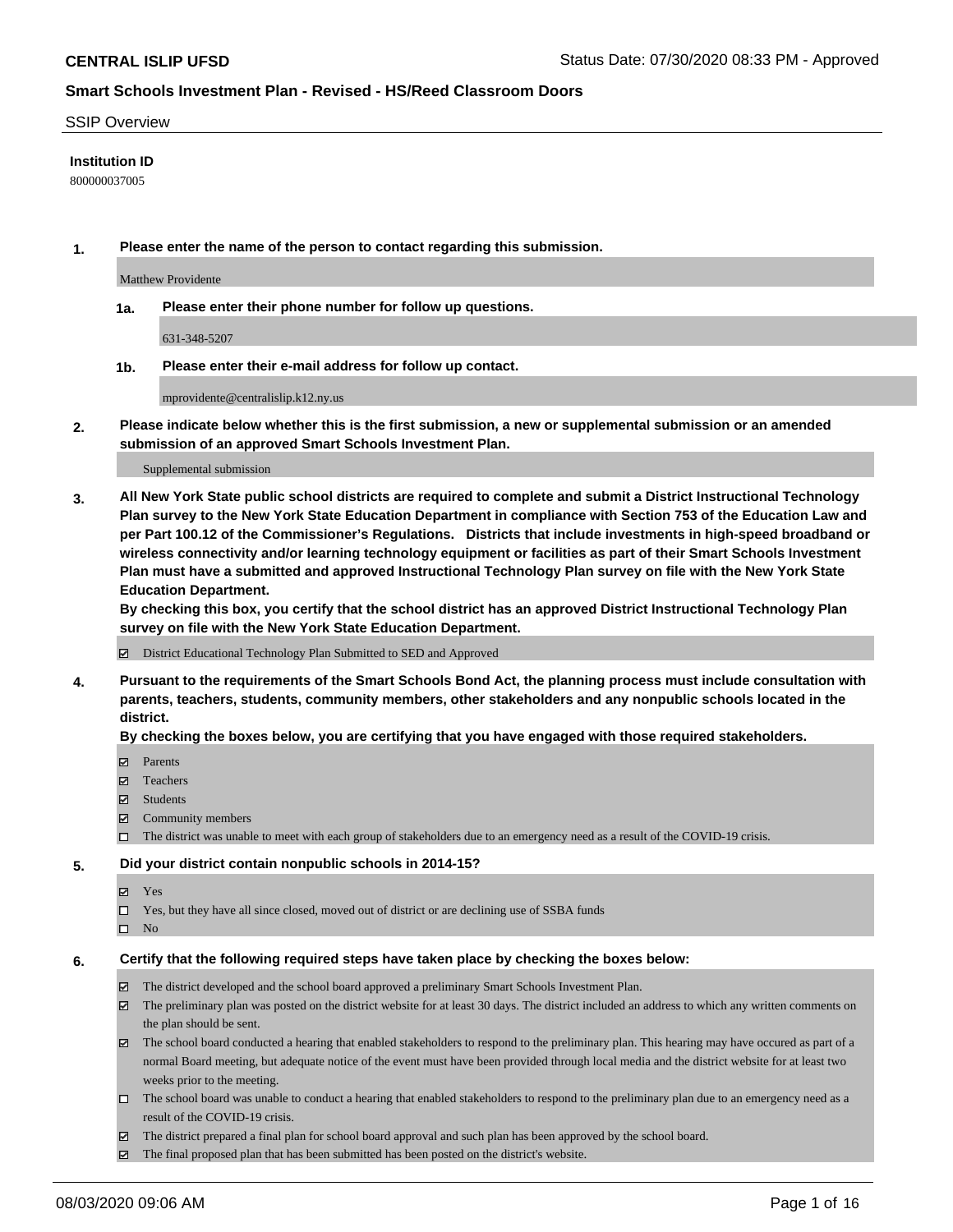SSIP Overview

**6a. Please upload the proposed Smart Schools Investment Plan (SSIP) that was posted on the district's website, along with any supporting materials. Note that this should be different than your recently submitted Educational Technology Survey. The Final SSIP, as approved by the School Board, should also be posted on the website and remain there during the course of the projects contained therein.**

SMART SCHOOL PLAN.pptx

**6b. Enter the webpage address where the final Smart Schools Investment Plan is posted. The Plan should remain posted for the life of the included projects.**

http://www.centralislip.k12.ny.us/departments/technology/smart\_school\_bond\_act

**7. Please enter an estimate of the total number of students and staff that will benefit from this Smart Schools Investment Plan based on the cumulative projects submitted to date.**

7,886

**8. An LEA/School District may partner with one or more other LEA/School Districts to form a consortium to pool Smart Schools Bond Act funds for a project that meets all other Smart School Bond Act requirements. Each school district participating in the consortium will need to file an approved Smart Schools Investment Plan for the project and submit a signed Memorandum of Understanding that sets forth the details of the consortium including the roles of each respective district.**

 $\Box$  The district plans to participate in a consortium to partner with other school district(s) to implement a Smart Schools project.

### **9. Please enter the name and 6-digit SED Code for each LEA/School District participating in the Consortium.**

| <sup>1</sup> Partner LEA/District | <b>ISED BEDS Code</b> |
|-----------------------------------|-----------------------|
| (No Response)                     | (No Response)         |

### **10. Please upload a signed Memorandum of Understanding with all of the participating Consortium partners.**

(No Response)

### **11. Your district's Smart Schools Bond Act Allocation is:**

\$9,451,402

#### **12. Final 2014-15 BEDS Enrollment to calculate Nonpublic Sharing Requirement**

|            | Public Enrollment | Nonpublic Enrollment | Total Enrollment | l Nonpublic Percentage |
|------------|-------------------|----------------------|------------------|------------------------|
| Enrollment | 6.950             | 261                  | .211.00          | 3.62                   |

**13. This table compares each category budget total, as entered in that category's page, to the total expenditures listed in the category's expenditure table. Any discrepancies between the two must be resolved before submission.**

|                                          | Sub-Allocations | <b>Expenditure Totals</b> | Difference |
|------------------------------------------|-----------------|---------------------------|------------|
| <b>School Connectivity</b>               | 0.00            | 0.00                      | 0.00       |
| Connectivity Projects for<br>Communities | 0.00            | 0.00                      | 0.00       |
| Classroom Technology                     | 0.00            | 0.00                      | 0.00       |
| Pre-Kindergarten Classrooms              | 0.00            | 0.00                      | 0.00       |
| Replace Transportable<br>Classrooms      | 0.00            | 0.00                      | 0.00       |
| <b>High-Tech Security Features</b>       | 857,480.20      | 857,480.20                | 0.00       |
| Nonpublic Loan                           | 0.00            | 0.00                      | 0.00       |
| Totals:                                  |                 |                           |            |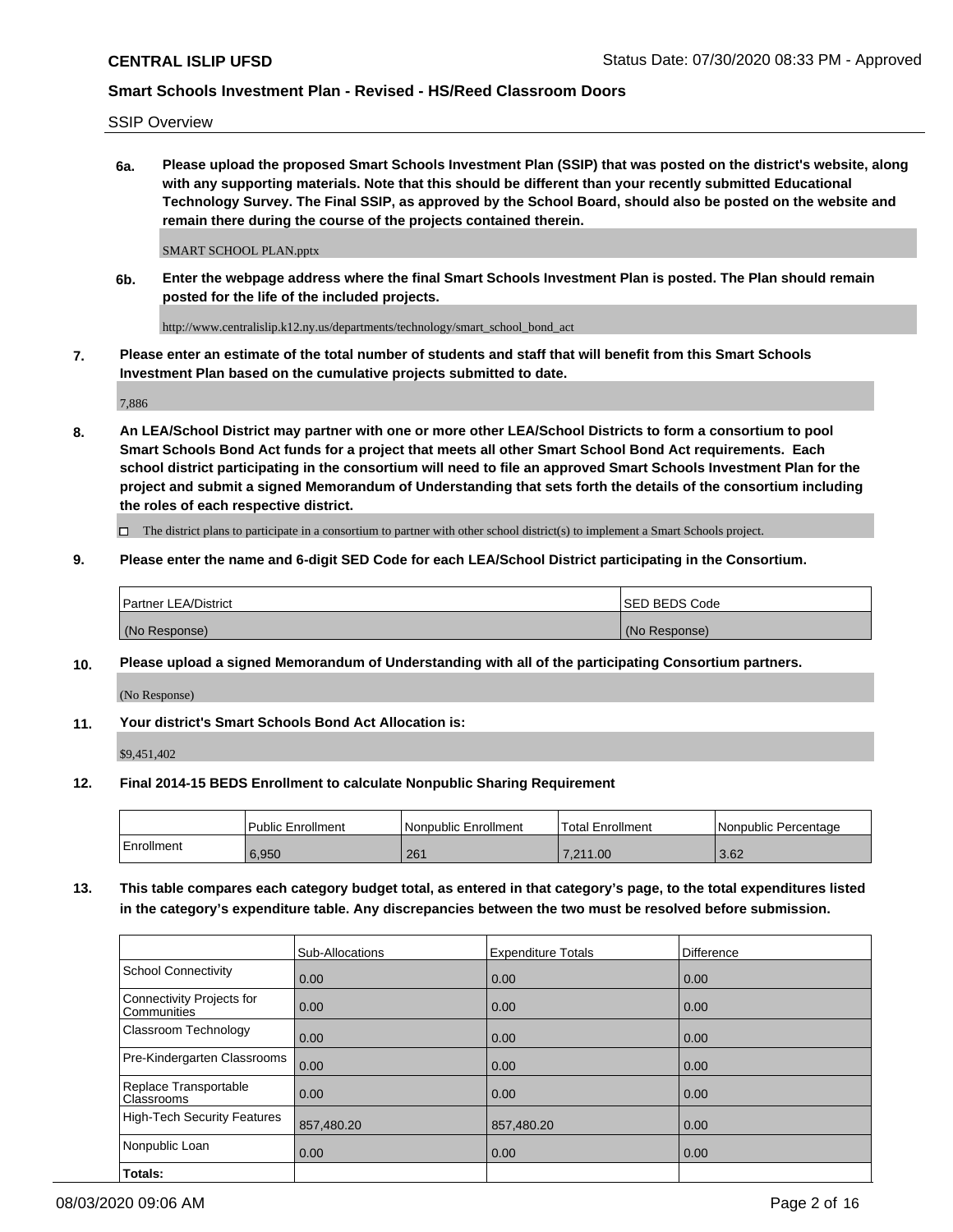SSIP Overview

| 857,480         | 857,480                 | -0                |
|-----------------|-------------------------|-------------------|
| Sub-Allocations | Totals<br>! Expenditure | <b>Difference</b> |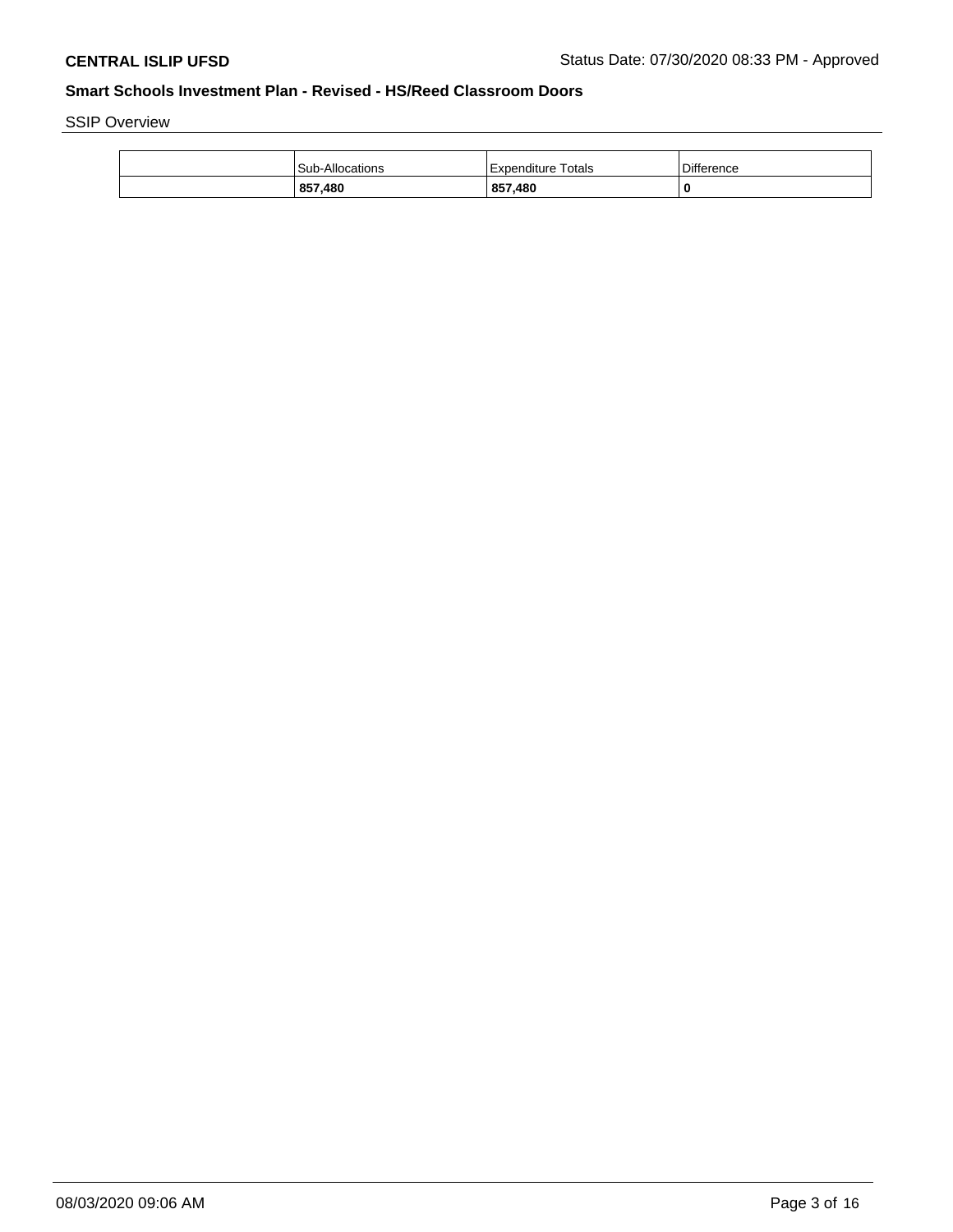School Connectivity

- **1. In order for students and faculty to receive the maximum benefit from the technology made available under the Smart Schools Bond Act, their school buildings must possess sufficient connectivity infrastructure to ensure that devices can be used during the school day. Smart Schools Investment Plans must demonstrate that:**
	- **• sufficient infrastructure that meets the Federal Communications Commission's 100 Mbps per 1,000 students standard currently exists in the buildings where new devices will be deployed, or**
	- **• is a planned use of a portion of Smart Schools Bond Act funds, or**
	- **• is under development through another funding source.**

**Smart Schools Bond Act funds used for technology infrastructure or classroom technology investments must increase the number of school buildings that meet or exceed the minimum speed standard of 100 Mbps per 1,000 students and staff within 12 months. This standard may be met on either a contracted 24/7 firm service or a "burstable" capability. If the standard is met under the burstable criteria, it must be:**

**1. Specifically codified in a service contract with a provider, and**

**2. Guaranteed to be available to all students and devices as needed, particularly during periods of high demand, such as computer-based testing (CBT) periods.**

**Please describe how your district already meets or is planning to meet this standard within 12 months of plan submission.**

(No Response)

**1a. If a district believes that it will be impossible to meet this standard within 12 months, it may apply for a waiver of this requirement, as described on the Smart Schools website. The waiver must be filed and approved by SED prior to submitting this survey.**

 $\Box$  By checking this box, you are certifying that the school district has an approved waiver of this requirement on file with the New York State Education Department.

**2. Connectivity Speed Calculator (Required). If the district currently meets the required speed, enter "Currently Met" in the last box: Expected Date When Required Speed Will be Met.**

|                  | l Number of     | Required Speed | Current Speed in | Expected Speed  | Expected Date                           |
|------------------|-----------------|----------------|------------------|-----------------|-----------------------------------------|
|                  | <b>Students</b> | In Mbps        | l Mbps           | to be Attained  | When Required                           |
|                  |                 |                |                  |                 | l Within 12 Months ISpeed Will be Met l |
| Calculated Speed | (No Response)   | 0.00           | (No Response)    | l (No Response) | l (No Response)                         |

**3. Describe how you intend to use Smart Schools Bond Act funds for high-speed broadband and/or wireless connectivity projects in school buildings.**

(No Response)

**4. Describe the linkage between the district's District Instructional Technology Plan and how the proposed projects will improve teaching and learning. (There should be a link between your response to this question and your responses to Question 1 in Section IV - NYSED Initiatives Alignment: "Explain how the district use of instructional technology will serve as a part of a comprehensive and sustained effort to support rigorous academic standards attainment and performance improvement for students."** 

**Your answer should also align with your answers to the questions in Section II - Strategic Technology Planning and the associated Action Steps in Section III - Action Plan.)**

(No Response)

**5. If the district wishes to have students and staff access the Internet from wireless devices within the school building, or in close proximity to it, it must first ensure that it has a robust Wi-Fi network in place that has sufficient bandwidth to meet user demand.**

**Please describe how you have quantified this demand and how you plan to meet this demand.**

(No Response)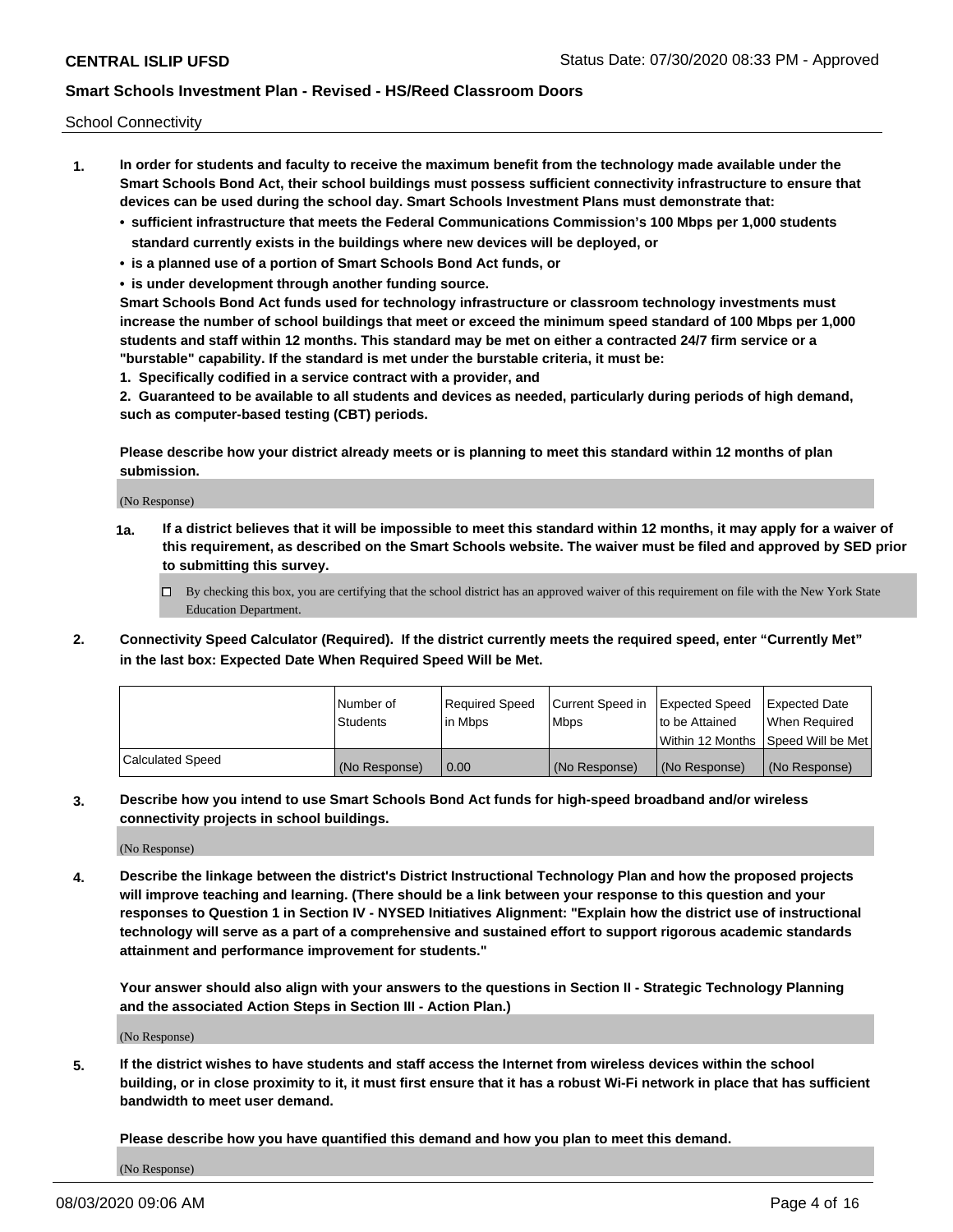School Connectivity

**6. Smart Schools plans with any expenditures in the School Connectivity category require a project number from the Office of Facilities Planning. Districts must submit an SSBA LOI and receive project numbers prior to submitting the SSIP. As indicated on the LOI, some projects may be eligible for a streamlined review and will not require a building permit.**

**Please indicate on a separate row each project number given to you by the Office of Facilities Planning.**

| Project Number |  |
|----------------|--|
| (No Response)  |  |

**7. Certain high-tech security and connectivity infrastructure projects may be eligible for an expedited review process as determined by the Office of Facilities Planning.**

## **Was your project deemed eligible for streamlined review?**

(No Response)

## **8. Include the name and license number of the architect or engineer of record.**

| Name          | License Number |
|---------------|----------------|
| (No Response) | (No Response)  |

#### **9. Public Expenditures – Loanable (Counts toward the nonpublic loan calculation)**

| Select the allowable expenditure type.<br>Repeat to add another item under each type. | <b>PUBLIC</b> Items to be<br>l Purchased | Quantity         | l Cost Per Item  | <b>Total Cost</b> |
|---------------------------------------------------------------------------------------|------------------------------------------|------------------|------------------|-------------------|
| (No Response)                                                                         | (No Response)                            | (No<br>Response) | (No<br>Response) | 0.00              |
|                                                                                       |                                          | 0                | 0.00             |                   |

## **10. Public Expenditures – Non-Loanable (Does not count toward nonpublic loan calculation)**

| Select the allowable expenditure<br>type.<br>Repeat to add another item under<br>each type. | <b>PUBLIC</b> Items to be purchased | Quantity      | Cost per Item | <b>Total Cost</b> |
|---------------------------------------------------------------------------------------------|-------------------------------------|---------------|---------------|-------------------|
| (No Response)                                                                               | (No Response)                       | (No Response) | (No Response) | 0.00              |
|                                                                                             |                                     |               | 0.00          |                   |

#### **11. Final 2014-15 BEDS Enrollment to calculate Nonpublic Sharing Requirement (no changes allowed.)**

|            | Public Enrollment | l Nonpublic Enrollment | <b>Total Enrollment</b> | Nonpublic Percentage |
|------------|-------------------|------------------------|-------------------------|----------------------|
| Enrollment | 6.950             | 261                    | 7.211.00                | 3.62                 |

### **12. Total Public Budget - Loanable (Counts toward the nonpublic loan calculation)**

|                                                      | Public Allocations | <b>Estimated Nonpublic Loan</b><br>Amount | Estimated Total Sub-Allocations |
|------------------------------------------------------|--------------------|-------------------------------------------|---------------------------------|
| Network/Access Costs                                 | (No Response)      | 0.00                                      | 0.00                            |
| School Internal Connections and<br><b>Components</b> | (No Response)      | 0.00                                      | 0.00                            |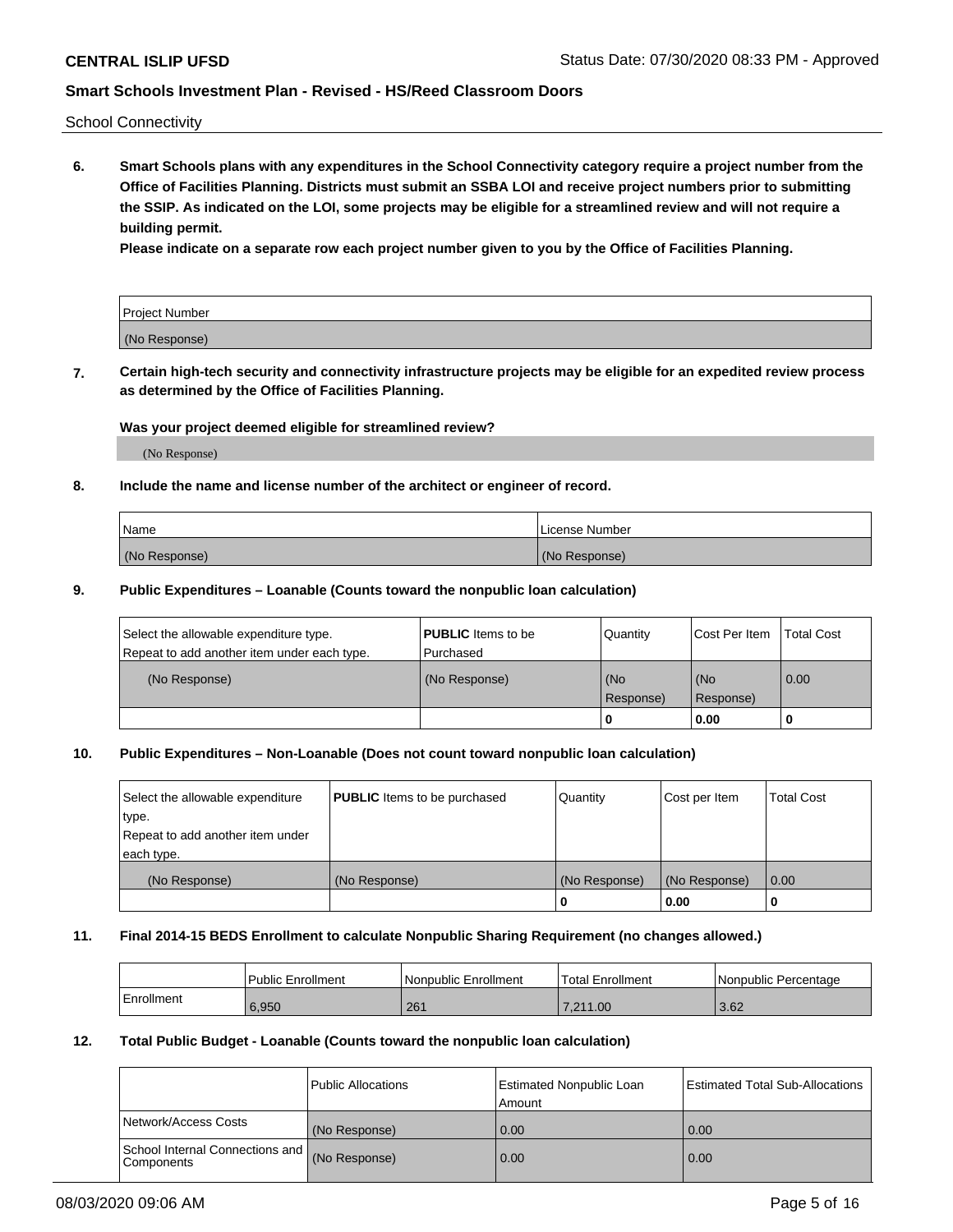School Connectivity

|                | Public Allocations | <b>Estimated Nonpublic Loan</b><br>l Amount | <b>Estimated Total Sub-Allocations</b> |
|----------------|--------------------|---------------------------------------------|----------------------------------------|
| <b>Other</b>   | (No Response)      | 0.00                                        | 0.00                                   |
| <b>Totals:</b> | 0.00               | 0                                           |                                        |

# **13. Total Public Budget – Non-Loanable (Does not count toward the nonpublic loan calculation)**

| Sub-<br>Allocation |
|--------------------|
| (No Response)      |
| (No Response)      |
| (No Response)      |
| (No Response)      |
| (No Response)      |
| (No Response)      |
| (No Response)      |
| 0.00               |
|                    |

# **14. School Connectivity Totals**

|                          | Total Sub-Allocations |
|--------------------------|-----------------------|
| Total Loanable Items     | 0.00                  |
| Total Non-Ioanable Items | 0.00                  |
| Totals:                  | 0                     |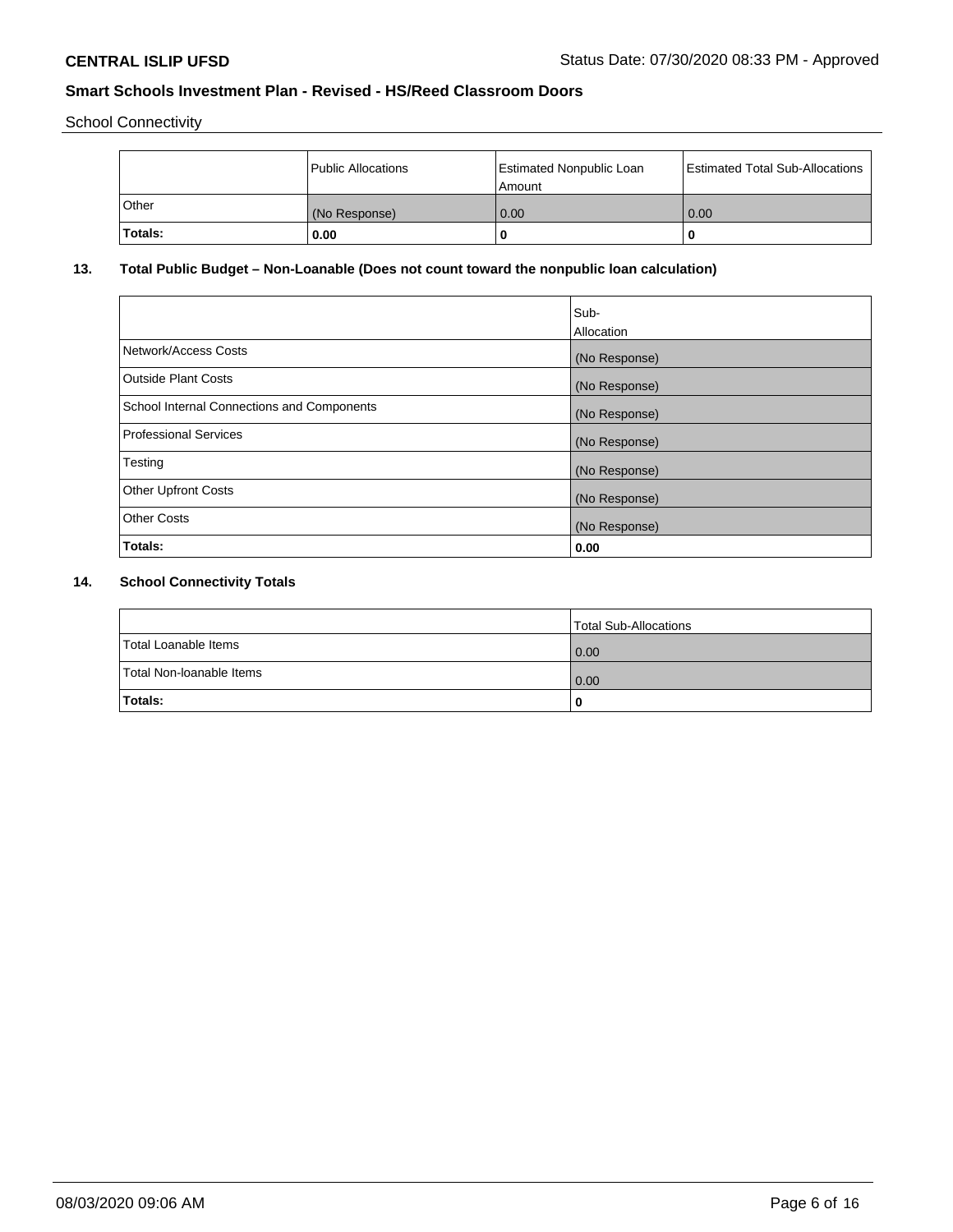Community Connectivity (Broadband and Wireless)

**1. Describe how you intend to use Smart Schools Bond Act funds for high-speed broadband and/or wireless connectivity projects in the community.**

(No Response)

**2. Please describe how the proposed project(s) will promote student achievement and increase student and/or staff access to the Internet in a manner that enhances student learning and/or instruction outside of the school day and/or school building.**

(No Response)

**3. Community connectivity projects must comply with all the necessary local building codes and regulations (building and related permits are not required prior to plan submission).**

 $\Box$  I certify that we will comply with all the necessary local building codes and regulations.

**4. Please describe the physical location of the proposed investment.**

(No Response)

**5. Please provide the initial list of partners participating in the Community Connectivity Broadband Project, along with their Federal Tax Identification (Employer Identification) number.**

| <b>Project Partners</b> | l Federal ID # |
|-------------------------|----------------|
| (No Response)           | (No Response)  |

**6. Please detail the type, quantity, per unit cost and total cost of the eligible items under each sub-category.**

| Select the allowable expenditure | Item to be purchased | Quantity      | Cost per Item | <b>Total Cost</b> |
|----------------------------------|----------------------|---------------|---------------|-------------------|
| type.                            |                      |               |               |                   |
| Repeat to add another item under |                      |               |               |                   |
| each type.                       |                      |               |               |                   |
| (No Response)                    | (No Response)        | (No Response) | (No Response) | 0.00              |
|                                  |                      | o             | 0.00          |                   |

**7. If you are submitting an allocation for Community Connectivity, complete this table.**

**Note that the calculated Total at the bottom of the table must equal the Total allocation for this category that you entered in the SSIP Overview overall budget.**

|                                    | Sub-Allocation |
|------------------------------------|----------------|
| Network/Access Costs               | (No Response)  |
| Outside Plant Costs                | (No Response)  |
| <b>Tower Costs</b>                 | (No Response)  |
| <b>Customer Premises Equipment</b> | (No Response)  |
| <b>Professional Services</b>       | (No Response)  |
| Testing                            | (No Response)  |
| <b>Other Upfront Costs</b>         | (No Response)  |
| <b>Other Costs</b>                 | (No Response)  |
| Totals:                            | 0.00           |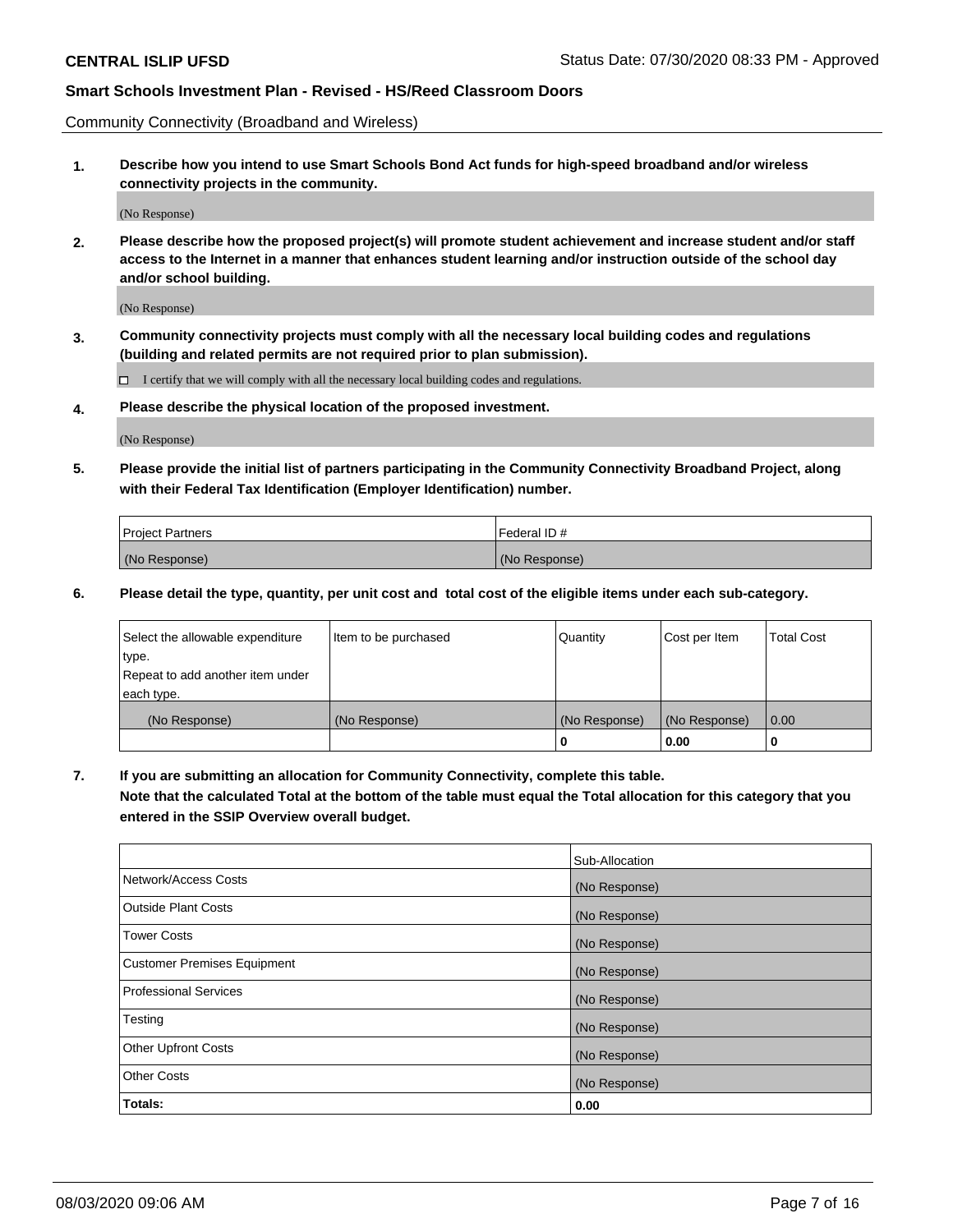### Classroom Learning Technology

**1. In order for students and faculty to receive the maximum benefit from the technology made available under the Smart Schools Bond Act, their school buildings must possess sufficient connectivity infrastructure to ensure that devices can be used during the school day. Smart Schools Investment Plans must demonstrate that sufficient infrastructure that meets the Federal Communications Commission's 100 Mbps per 1,000 students standard currently exists in the buildings where new devices will be deployed, or is a planned use of a portion of Smart Schools Bond Act funds, or is under development through another funding source. Smart Schools Bond Act funds used for technology infrastructure or classroom technology investments must increase the number of school buildings that meet or exceed the minimum speed standard of 100 Mbps per 1,000 students and staff within 12 months. This standard may be met on either a contracted 24/7 firm service or a**

- **"burstable" capability. If the standard is met under the burstable criteria, it must be:**
- **1. Specifically codified in a service contract with a provider, and**

**2. Guaranteed to be available to all students and devices as needed, particularly during periods of high demand, such as computer-based testing (CBT) periods.**

**Please describe how your district already meets or is planning to meet this standard within 12 months of plan submission.**

(No Response)

- **1a. If a district believes that it will be impossible to meet this standard within 12 months, it may apply for a waiver of this requirement, as described on the Smart Schools website. The waiver must be filed and approved by SED prior to submitting this survey.**
	- By checking this box, you are certifying that the school district has an approved waiver of this requirement on file with the New York State Education Department.
- **2. Connectivity Speed Calculator (Required). If the district currently meets the required speed, enter "Currently Met" in the last box: Expected Date When Required Speed Will be Met.**

|                  | l Number of     | Required Speed | Current Speed in | <b>Expected Speed</b> | <b>Expected Date</b>                |
|------------------|-----------------|----------------|------------------|-----------------------|-------------------------------------|
|                  | <b>Students</b> | l in Mbps      | l Mbps           | to be Attained        | When Required                       |
|                  |                 |                |                  |                       | Within 12 Months  Speed Will be Met |
| Calculated Speed | (No Response)   | 0.00           | (No Response)    | l (No Response)       | (No Response)                       |

**3. If the district wishes to have students and staff access the Internet from wireless devices within the school building, or in close proximity to it, it must first ensure that it has a robust Wi-Fi network in place that has sufficient bandwidth to meet user demand.**

**Please describe how you have quantified this demand and how you plan to meet this demand.**

(No Response)

**4. All New York State public school districts are required to complete and submit an Instructional Technology Plan survey to the New York State Education Department in compliance with Section 753 of the Education Law and per Part 100.12 of the Commissioner's Regulations.**

**Districts that include educational technology purchases as part of their Smart Schools Investment Plan must have a submitted and approved Instructional Technology Plan survey on file with the New York State Education Department.**

- By checking this box, you are certifying that the school district has an approved Instructional Technology Plan survey on file with the New York State Education Department.
- **5. Describe the devices you intend to purchase and their compatibility with existing or planned platforms or systems. Specifically address the adequacy of each facility's electrical, HVAC and other infrastructure necessary to install and support the operation of the planned technology.**

(No Response)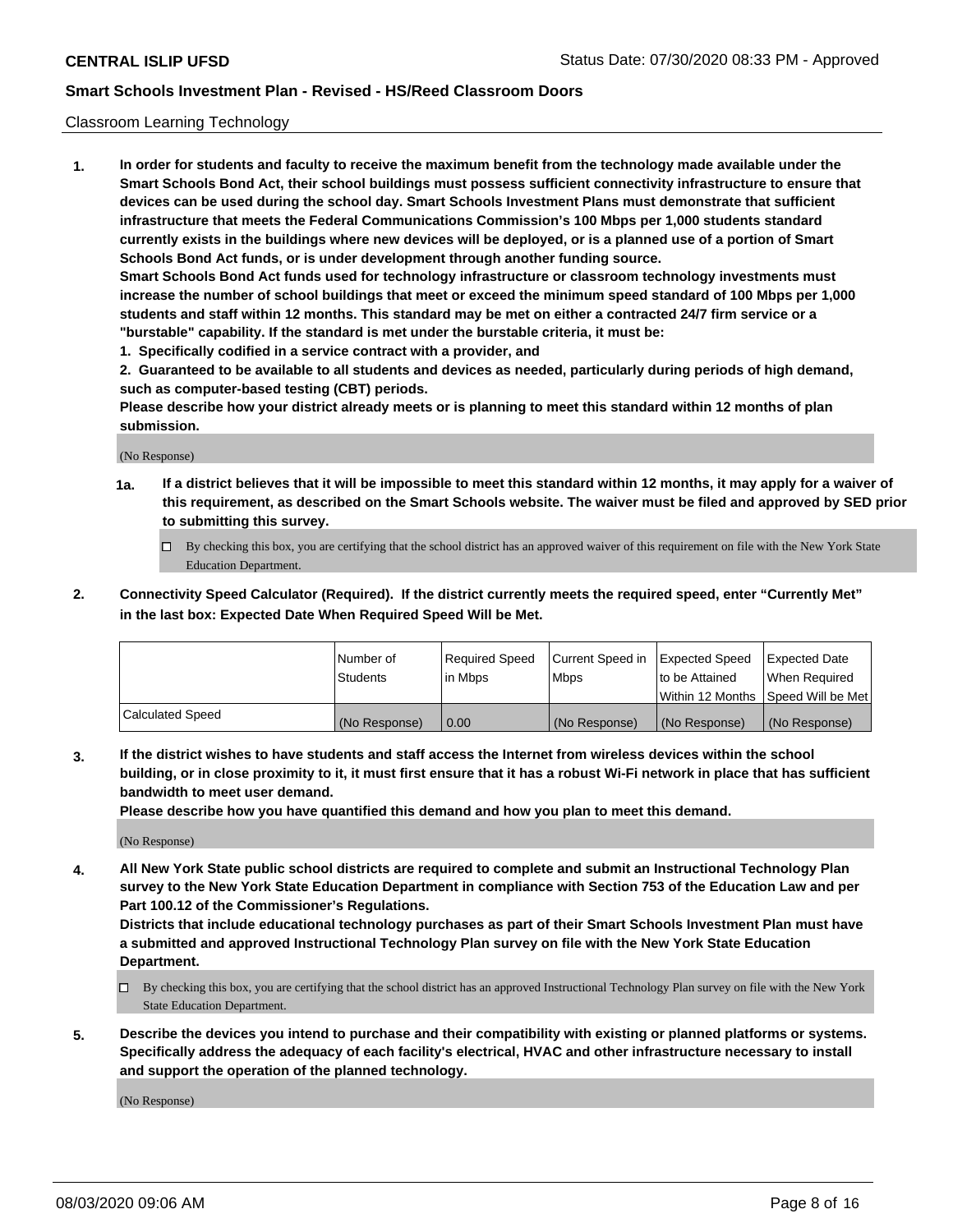#### Classroom Learning Technology

- **6. Describe how the proposed technology purchases will:**
	- **> enhance differentiated instruction;**
	- **> expand student learning inside and outside the classroom;**
	- **> benefit students with disabilities and English language learners; and**
	- **> contribute to the reduction of other learning gaps that have been identified within the district.**

**The expectation is that districts will place a priority on addressing the needs of students who struggle to succeed in a rigorous curriculum. Responses in this section should specifically address this concern and align with the district's Instructional Technology Plan (in particular Question 2 of E. Curriculum and Instruction: "Does the district's instructional technology plan address the needs of students with disabilities to ensure equitable access to instruction, materials and assessments?" and Question 3 of the same section: "Does the district's instructional technology plan address the provision of assistive technology specifically for students with disabilities to ensure access to and participation in the general curriculum?")**

**In addition, describe how the district ensures equitable access to instruction, materials and assessments and participation in the general curriculum for both SWD and English Language Learners/Multilingual Learners (ELL/MLL) students.**

(No Response)

**7. Where appropriate, describe how the proposed technology purchases will enhance ongoing communication with parents and other stakeholders and help the district facilitate technology-based regional partnerships, including distance learning and other efforts.**

(No Response)

**8. Describe the district's plan to provide professional development to ensure that administrators, teachers and staff can employ the technology purchased to enhance instruction successfully.**

**Note: This response should be aligned and expanded upon in accordance with your district's response to Question 1 of F. Professional Development of your Instructional Technology Plan: "Please provide a summary of professional development offered to teachers and staff, for the time period covered by this plan, to support technology to enhance teaching and learning. Please include topics, audience and method of delivery within your summary."**

(No Response)

- **9. Districts must contact one of the SUNY/CUNY teacher preparation programs listed on the document on the left side of the page that supplies the largest number of the district's new teachers to request advice on innovative uses and best practices at the intersection of pedagogy and educational technology.**
	- By checking this box, you certify that you have contacted the SUNY/CUNY teacher preparation program that supplies the largest number of your new teachers to request advice on these issues.
	- **9a. Please enter the name of the SUNY or CUNY Institution that you contacted.**

(No Response)

**9b. Enter the primary Institution phone number.**

(No Response)

**9c. Enter the name of the contact person with whom you consulted and/or will be collaborating with on innovative uses of technology and best practices.**

(No Response)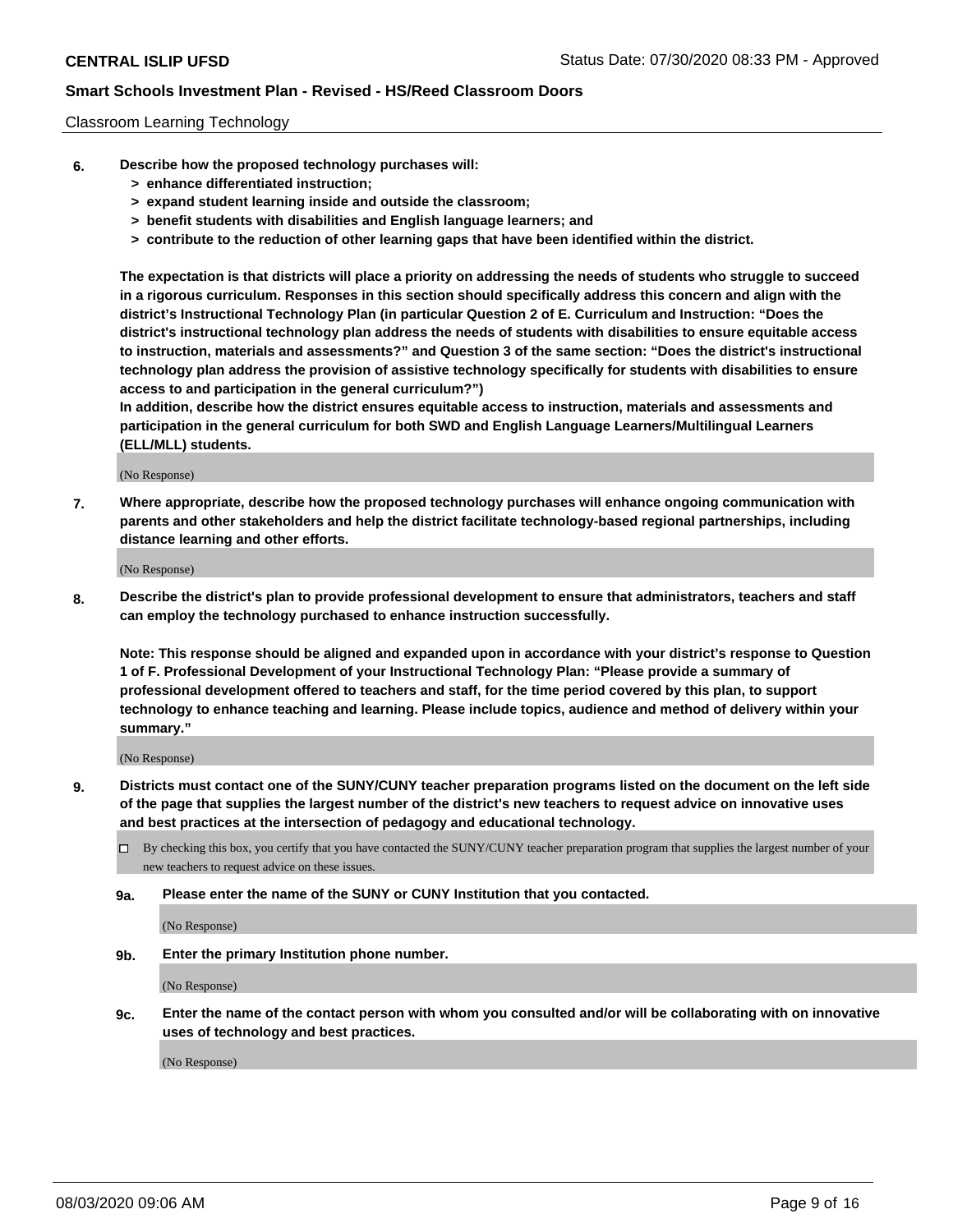#### Classroom Learning Technology

**10. To ensure the sustainability of technology purchases made with Smart Schools funds, districts must demonstrate a long-term plan to maintain and replace technology purchases supported by Smart Schools Bond Act funds. This sustainability plan shall demonstrate a district's capacity to support recurring costs of use that are ineligible for Smart Schools Bond Act funding such as device maintenance, technical support, Internet and wireless fees, maintenance of hotspots, staff professional development, building maintenance and the replacement of incidental items. Further, such a sustainability plan shall include a long-term plan for the replacement of purchased devices and equipment at the end of their useful life with other funding sources.**

 $\Box$  By checking this box, you certify that the district has a sustainability plan as described above.

**11. Districts must ensure that devices purchased with Smart Schools Bond funds will be distributed, prepared for use, maintained and supported appropriately. Districts must maintain detailed device inventories in accordance with generally accepted accounting principles.**

By checking this box, you certify that the district has a distribution and inventory management plan and system in place.

#### **12. Please detail the type, quantity, per unit cost and total cost of the eligible items under each sub-category.**

| Select the allowable expenditure<br>type.<br>Repeat to add another item under | Item to be Purchased | Quantity      | Cost per Item | <b>Total Cost</b> |
|-------------------------------------------------------------------------------|----------------------|---------------|---------------|-------------------|
| each type.<br>(No Response)                                                   | (No Response)        | (No Response) | (No Response) | 0.00              |
|                                                                               |                      | 0             | 0.00          |                   |

#### **13. Final 2014-15 BEDS Enrollment to calculate Nonpublic Sharing Requirement (no changes allowed.)**

|            | l Public Enrollment | <b>INonpublic Enrollment</b> | <b>Total Enrollment</b> | Nonpublic<br>l Percentage |
|------------|---------------------|------------------------------|-------------------------|---------------------------|
| Enrollment | 6.950               | 261                          | 7.211.00                | 3.62                      |

## **14. If you are submitting an allocation for Classroom Learning Technology complete this table.**

|                         | Public School Sub-Allocation | <b>Estimated Nonpublic Loan</b><br>Amount<br>(Based on Percentage Above) | Estimated Total Public and<br>Nonpublic Sub-Allocation |
|-------------------------|------------------------------|--------------------------------------------------------------------------|--------------------------------------------------------|
| Interactive Whiteboards | (No Response)                | 0.00                                                                     | 0.00                                                   |
| Computer Servers        | (No Response)                | 0.00                                                                     | 0.00                                                   |
| Desktop Computers       | (No Response)                | 0.00                                                                     | 0.00                                                   |
| <b>Laptop Computers</b> | (No Response)                | 0.00                                                                     | 0.00                                                   |
| <b>Tablet Computers</b> | (No Response)                | 0.00                                                                     | 0.00                                                   |
| Other Costs             | (No Response)                | 0.00                                                                     | 0.00                                                   |
| Totals:                 | 0.00                         | 0                                                                        | 0                                                      |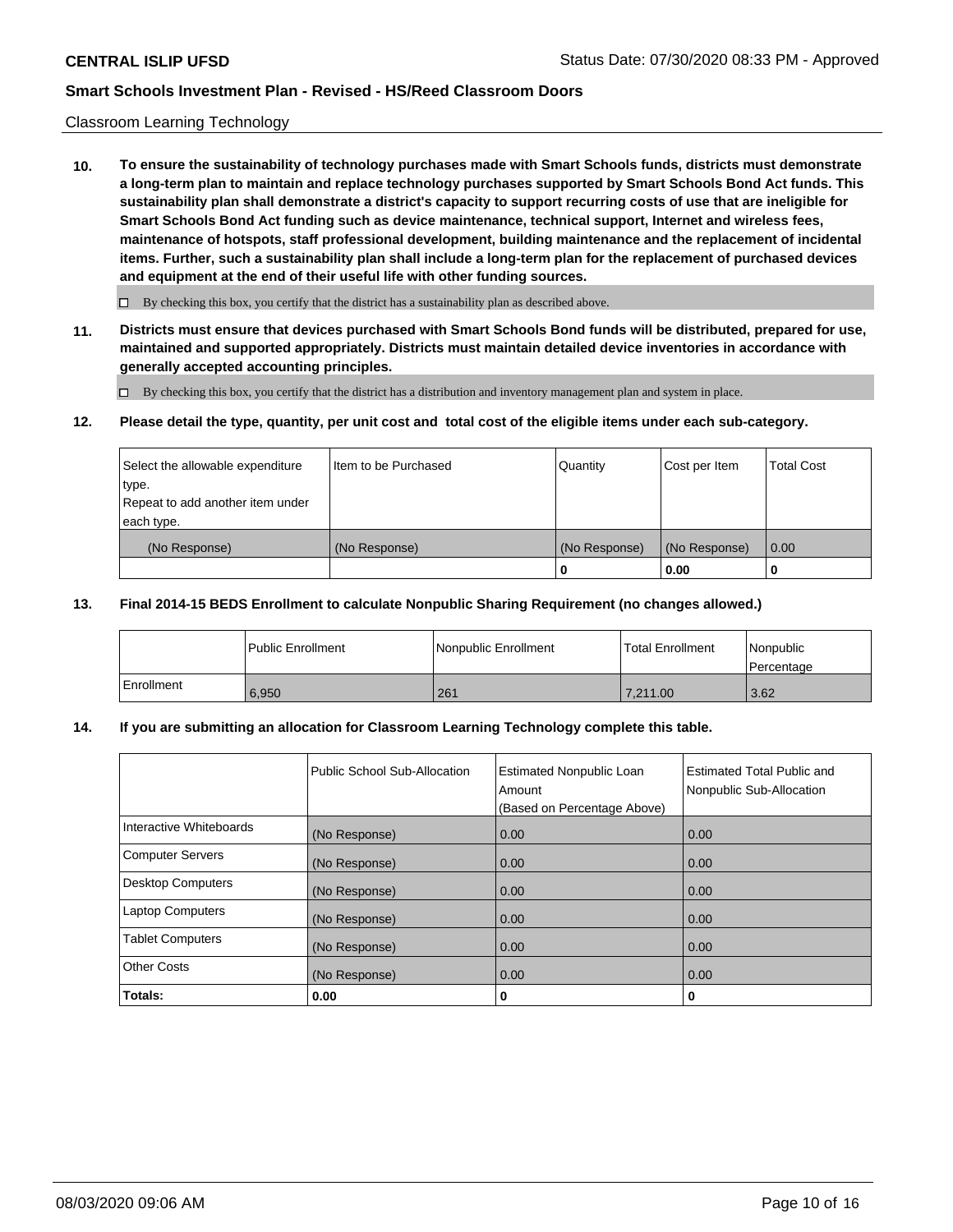#### Pre-Kindergarten Classrooms

**1. Provide information regarding how and where the district is currently serving pre-kindergarten students and justify the need for additional space with enrollment projections over 3 years.**

(No Response)

- **2. Describe the district's plan to construct, enhance or modernize education facilities to accommodate prekindergarten programs. Such plans must include:**
	- **Specific descriptions of what the district intends to do to each space;**
	- **An affirmation that new pre-kindergarten classrooms will contain a minimum of 900 square feet per classroom;**
	- **The number of classrooms involved;**
	- **The approximate construction costs per classroom; and**
	- **Confirmation that the space is district-owned or has a long-term lease that exceeds the probable useful life of the improvements.**

(No Response)

**3. Smart Schools Bond Act funds may only be used for capital construction costs. Describe the type and amount of additional funds that will be required to support ineligible ongoing costs (e.g. instruction, supplies) associated with any additional pre-kindergarten classrooms that the district plans to add.**

(No Response)

**4. All plans and specifications for the erection, repair, enlargement or remodeling of school buildings in any public school district in the State must be reviewed and approved by the Commissioner. Districts that plan capital projects using their Smart Schools Bond Act funds will undergo a Preliminary Review Process by the Office of Facilities Planning.**

**Please indicate on a separate row each project number given to you by the Office of Facilities Planning.**

| Project Number |  |
|----------------|--|
| (No Response)  |  |
|                |  |

**5. Please detail the type, quantity, per unit cost and total cost of the eligible items under each sub-category.**

| Select the allowable expenditure | Item to be purchased | Quantity      | Cost per Item | <b>Total Cost</b> |
|----------------------------------|----------------------|---------------|---------------|-------------------|
| type.                            |                      |               |               |                   |
| Repeat to add another item under |                      |               |               |                   |
| each type.                       |                      |               |               |                   |
| (No Response)                    | (No Response)        | (No Response) | (No Response) | 0.00              |
|                                  |                      | U             | 0.00          |                   |

**6. If you have made an allocation for Pre-Kindergarten Classrooms, complete this table. Note that the calculated Total at the bottom of the table must equal the Total allocation for this category that you entered in the SSIP Overview overall budget.**

|                                          | Sub-Allocation |
|------------------------------------------|----------------|
| Construct Pre-K Classrooms               | (No Response)  |
| Enhance/Modernize Educational Facilities | (No Response)  |
| <b>Other Costs</b>                       | (No Response)  |
| Totals:                                  | 0.00           |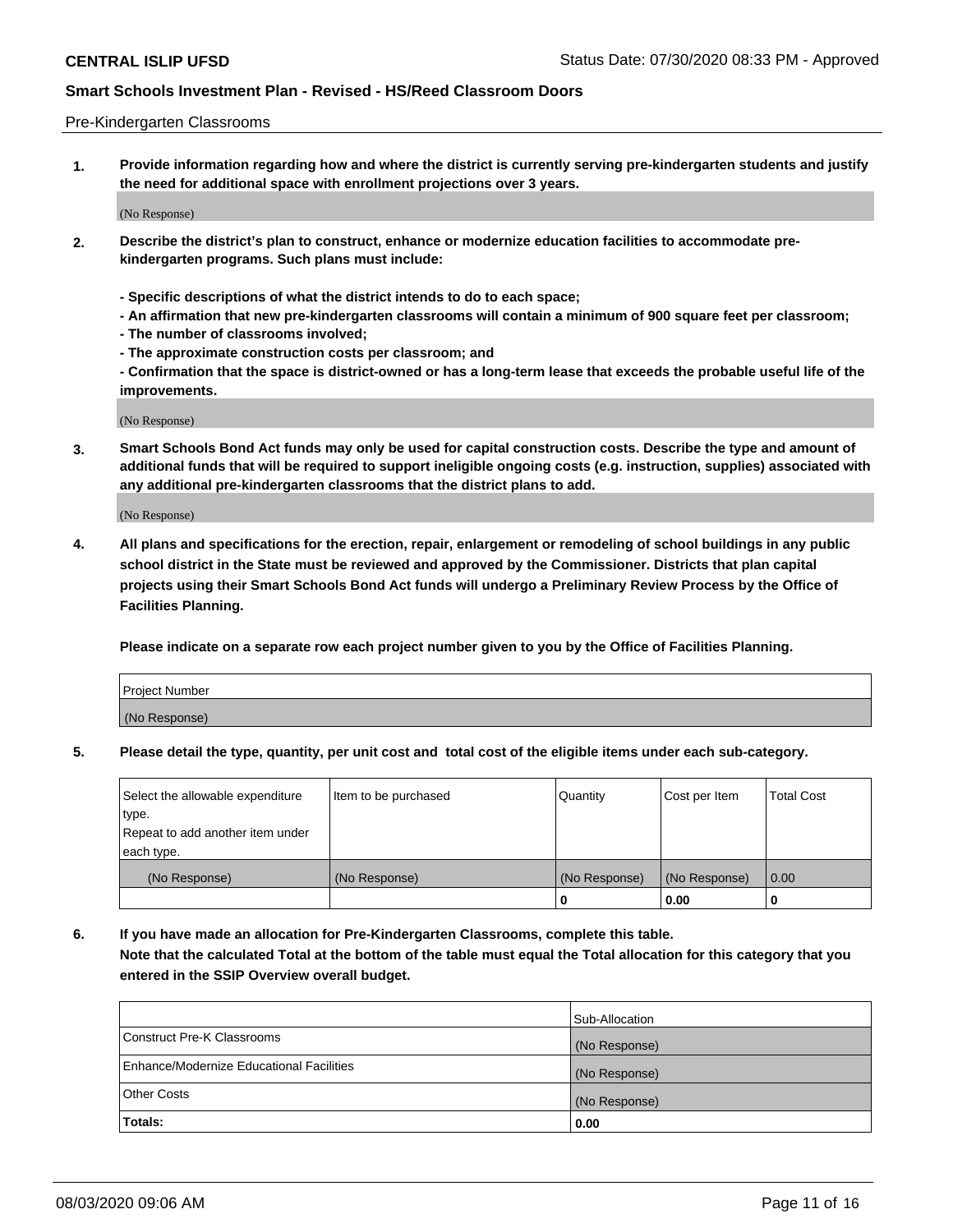Replace Transportable Classrooms

**1. Describe the district's plan to construct, enhance or modernize education facilities to provide high-quality instructional space by replacing transportable classrooms.**

(No Response)

**2. All plans and specifications for the erection, repair, enlargement or remodeling of school buildings in any public school district in the State must be reviewed and approved by the Commissioner. Districts that plan capital projects using their Smart Schools Bond Act funds will undergo a Preliminary Review Process by the Office of Facilities Planning.**

**Please indicate on a separate row each project number given to you by the Office of Facilities Planning.**

| Project Number |  |
|----------------|--|
|                |  |
| (No Response)  |  |

**3. For large projects that seek to blend Smart Schools Bond Act dollars with other funds, please note that Smart Schools Bond Act funds can be allocated on a pro rata basis depending on the number of new classrooms built that directly replace transportable classroom units.**

**If a district seeks to blend Smart Schools Bond Act dollars with other funds describe below what other funds are being used and what portion of the money will be Smart Schools Bond Act funds.**

(No Response)

**4. Please detail the type, quantity, per unit cost and total cost of the eligible items under each sub-category.**

| Select the allowable expenditure | Item to be purchased | Quantity      | Cost per Item | Total Cost |
|----------------------------------|----------------------|---------------|---------------|------------|
| ∣type.                           |                      |               |               |            |
| Repeat to add another item under |                      |               |               |            |
| each type.                       |                      |               |               |            |
| (No Response)                    | (No Response)        | (No Response) | (No Response) | 0.00       |
|                                  |                      | u             | 0.00          |            |

**5. If you have made an allocation for Replace Transportable Classrooms, complete this table. Note that the calculated Total at the bottom of the table must equal the Total allocation for this category that you entered in the SSIP Overview overall budget.**

|                                                | Sub-Allocation |
|------------------------------------------------|----------------|
| Construct New Instructional Space              | (No Response)  |
| Enhance/Modernize Existing Instructional Space | (No Response)  |
| Other Costs                                    | (No Response)  |
| Totals:                                        | 0.00           |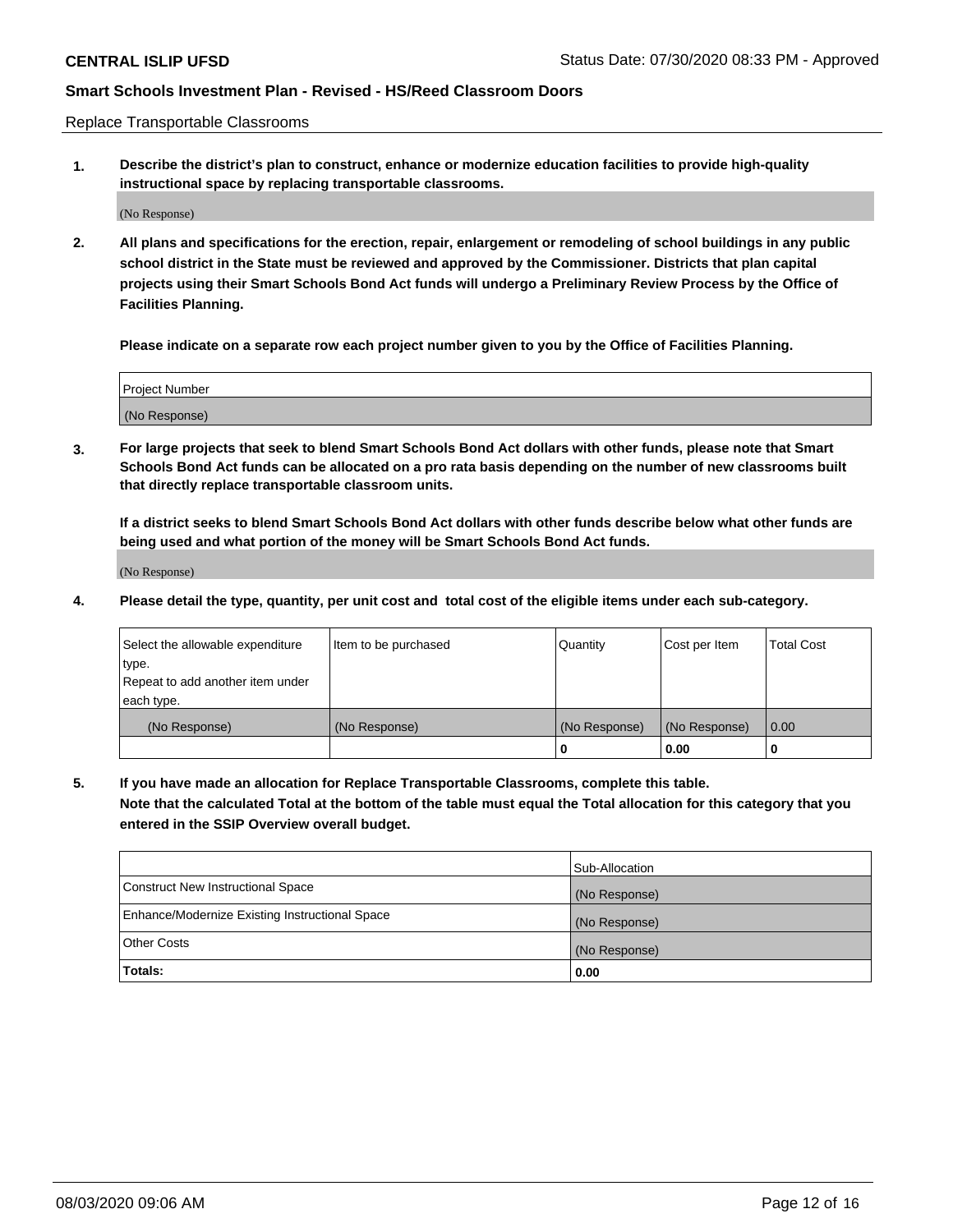### High-Tech Security Features

# **1. Describe how you intend to use Smart Schools Bond Act funds to install high-tech security features in school buildings and on school campuses.**

Central Islip UFSD believes a safe and secure building is paramount to maintaining an environment for learning. The District, in consultation wih the community and the Board of Education, has decided to use a portion of the SSBA bond allocation toward "High-Tech Security" specifically, in this submission, for replacing and hardening instructional space doors and locking hardware/systems. By replacing doors, vision kits and door hardware the District will be better able to secure classrooms and occupants in both lock-down scenarios and general day-to-day needs. Further, by replacing conventionally keyed lock sets with wireless locks, operated by an enterprise level access system, the District can manage access credential via a realtime software, initiate lock-downs centrally, track and manage faculty access authorizations, monitor doors for positioning (open, closed, locked, etc), alter access credentials and globally ensure all access being gained is procedurally approved. This system of doors and locks, and reinforced vision kits will slow down a determined entry threat.

**2. All plans and specifications for the erection, repair, enlargement or remodeling of school buildings in any public school district in the State must be reviewed and approved by the Commissioner. Smart Schools plans with any expenditures in the High-Tech Security category require a project number from the Office of Facilities Planning. Districts must submit an SSBA LOI and receive project numbers prior to submitting the SSIP. As indicated on the LOI, some projects may be eligible for a streamlined review and will not require a building permit. Please indicate on a separate row each project number given to you by the Office of Facilities Planning.**

| Project Number        |  |
|-----------------------|--|
| 58-05-13-03-7-999-BA2 |  |

- **3. Was your project deemed eligible for streamlined Review?**
	- Yes
	- $\square$  No
	- **3a. Districts with streamlined projects must certify that they have reviewed all installations with their licensed architect or engineer of record, and provide that person's name and license number. The licensed professional must review the products and proposed method of installation prior to implementation and review the work during and after completion in order to affirm that the work was code-compliant, if requested.**

By checking this box, you certify that the district has reviewed all installations with a licensed architect or engineer of record.

#### **4. Include the name and license number of the architect or engineer of record.**

| <b>Name</b>                                               | License Number |
|-----------------------------------------------------------|----------------|
| William G. Wisbauer II, Tetra Tech Architects & Engineers | 16549          |

### **5. Please detail the type, quantity, per unit cost and total cost of the eligible items under each sub-category.**

| Select the allowable expenditure<br>type. | Item to be purchased                                    | Quantity | Cost per Item | <b>Total Cost</b> |
|-------------------------------------------|---------------------------------------------------------|----------|---------------|-------------------|
| Repeat to add another item under          |                                                         |          |               |                   |
| each type.                                |                                                         |          |               |                   |
| Approved Door Hardening                   | Solid Door HS                                           | 99       | 884.14        | 87.529.86         |
| <b>Approved Door Hardening</b>            | Glass Replacement (side lights) HS                      | 80       | 150.00        | 12,000.00         |
| Approved Door Hardening                   | 3M film application to side lights (sq ft)<br><b>HS</b> | 800      | 22.00         | 17.600.00         |
| Approved Door Hardening                   | <b>Continuous Hinge HS</b>                              | 99       | 80.00         | 7.920.00          |
| Approved Door Hardening                   | Rockwood Kick Plate HS                                  | 99       | 19.50         | 1.930.50          |
| Approved Door Hardening                   | LCN Surface Closer HS                                   | 99       | 256.00        | 25.344.00         |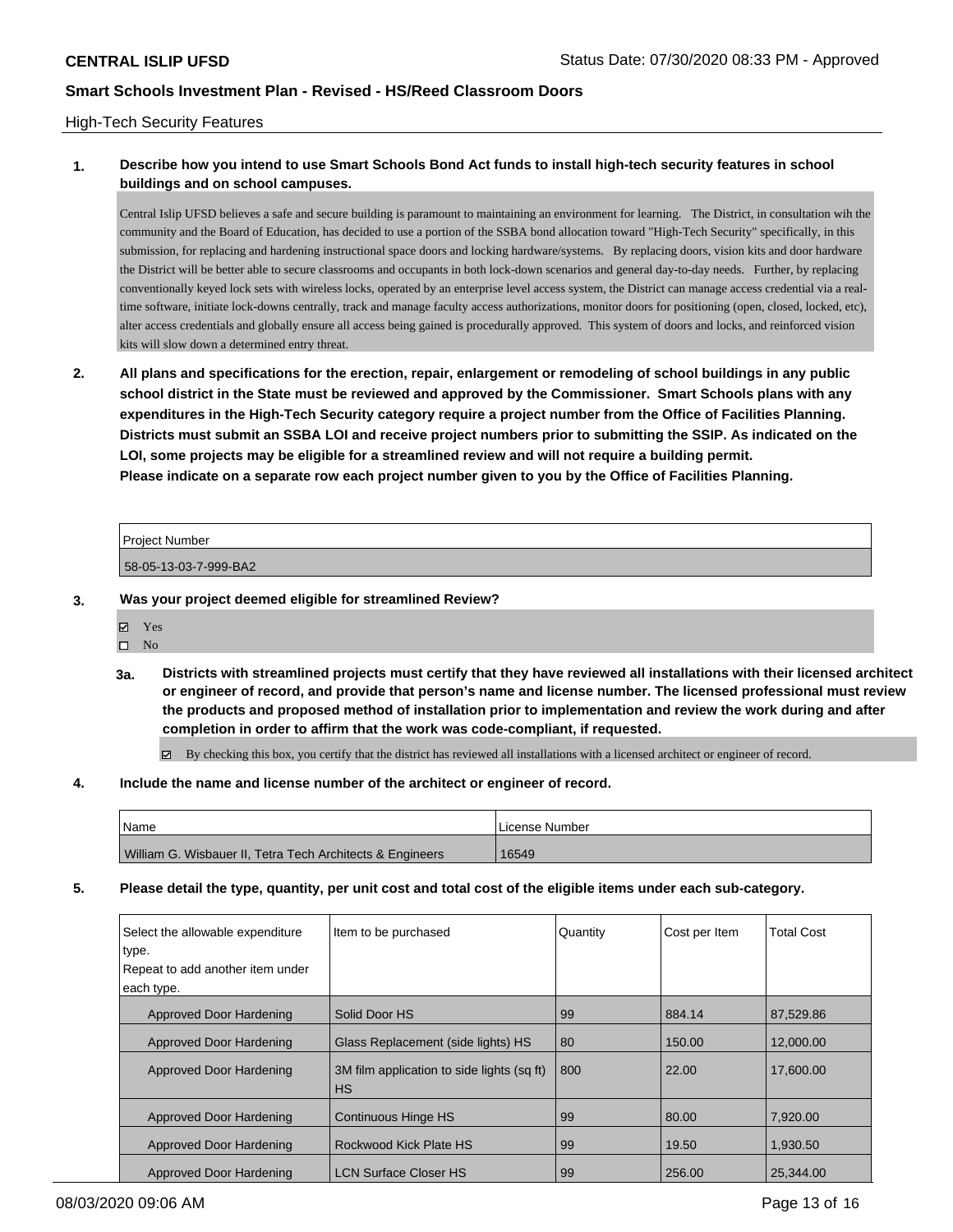# High-Tech Security Features

| Select the allowable expenditure<br>type.<br>Repeat to add another item under<br>each type. | Item to be purchased                                     | Quantity       | Cost per Item | <b>Total Cost</b> |
|---------------------------------------------------------------------------------------------|----------------------------------------------------------|----------------|---------------|-------------------|
| Approved Door Hardening                                                                     | Misc Freight HS                                          | 1              | 500.00        | 500.00            |
| <b>Approved Door Hardening</b>                                                              | Mis Material per door HS                                 | 99             | 50.00         | 4,950.00          |
| <b>Approved Door Hardening</b>                                                              | Door Installation (hours) HS                             | 792            | 129.00        | 102,168.00        |
| <b>Approved Door Hardening</b>                                                              | NDE Wireless Lock with Install and<br><b>Gateways HS</b> | 1,650          | 140.00        | 231,000.00        |
| Approved Door Hardening                                                                     | Doors with vision kit prepped Reed                       | 76             | 1,156.34      | 87,881.84         |
| <b>Approved Door Hardening</b>                                                              | shipping & prep for vision kit prepped<br>doors Reed     | $\overline{4}$ | 585.00        | 2,340.00          |
| <b>Approved Door Hardening</b>                                                              | M film application to side lights (sq ft)<br>Reed        | 150            | 22.00         | 3,300.00          |
| Approved Door Hardening                                                                     | <b>Vision Kits Reed</b>                                  | 76             | 60.00         | 4,560.00          |
| <b>Approved Door Hardening</b>                                                              | <b>Continuous Hinge Reed</b>                             | 76             | 80.00         | 6,080.00          |
| <b>Approved Door Hardening</b>                                                              | Rockwood Kick Plate Reed                                 | 76             | 19.50         | 1,482.00          |
| <b>Approved Door Hardening</b>                                                              | <b>LCN Surface Closer Reed</b>                           | 76             | 256.00        | 19,456.00         |
| <b>Approved Door Hardening</b>                                                              | <b>Mis Materials Reed</b>                                | 76             | 256.00        | 19,456.00         |
| <b>Approved Door Hardening</b>                                                              | Door Installation (hours) HS                             | 608            | 129.00        | 78,432.00         |
| <b>Approved Door Hardening</b>                                                              | NDE Wireless Lock with Install and<br><b>Gateways HS</b> | 87             | 1,650.00      | 143,550.00        |
|                                                                                             |                                                          | 5,123          | 6.444.48      | 857,480           |

**6. If you have made an allocation for High-Tech Security Features, complete this table. Enter each Sub-category Public Allocation based on the the expenditures listed in Table #5.**

|                                                      | Sub-Allocation |
|------------------------------------------------------|----------------|
| Capital-Intensive Security Project (Standard Review) | (No Response)  |
| <b>Electronic Security System</b>                    | (No Response)  |
| <b>Entry Control System</b>                          | (No Response)  |
| Approved Door Hardening Project                      | 857,480.20     |
| <b>Other Costs</b>                                   | (No Response)  |
| Totals:                                              | 857,480.20     |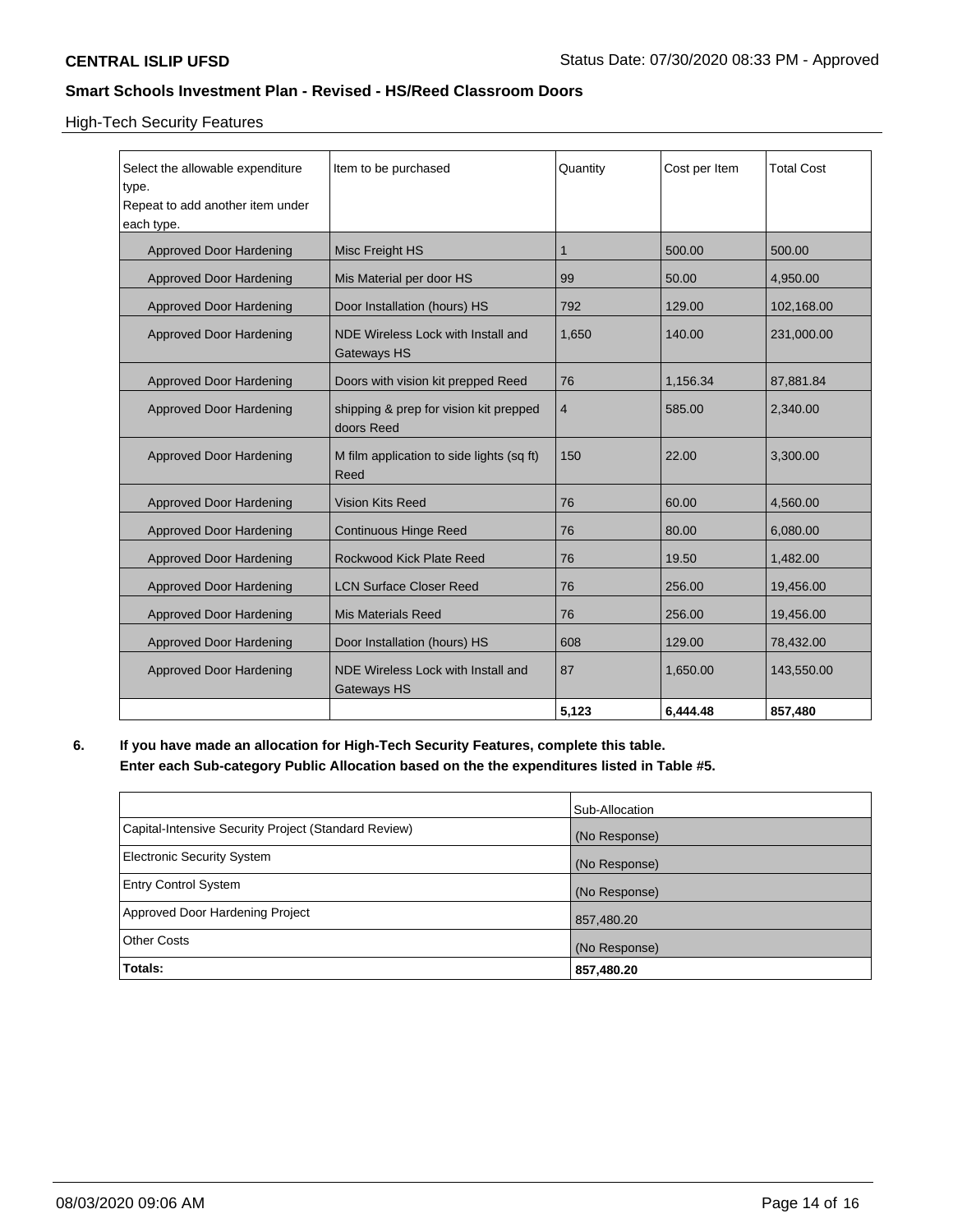Non-Public Schools

**1. Describe your plan to utilize SSBA funds to purchase devices and loan to the nonpublic schools within your district. Please specify what devices have been requested by the nonpublic schools. If the nonpublic schools have not finalized requests, the district should provide the date nonpublic schools will submit the request by.**

(No Response)

**2. A final Smart Schools Investment Plan cannot be approved until school authorities have adopted regulations specifying the date by which requests from nonpublic schools for the purchase and loan of Smart Schools Bond Act classroom technology must be received by the district.**

By checking this box, you certify that you have such a plan and associated regulations in place that have been made public.

**2a. Please enter the date each year nonpublic schools must request loanable items from the school district. This date cannot be earlier than June 1 of the previous school year.**

(No Response)

### **3. Final 2014-15 BEDS Enrollment to calculate Nonpublic Sharing Requirement (no changes allowed.)**

|            | Public Enrollment | Nonpublic Enrollment | 'Total Enrollment | l Nonpublic Percentage |
|------------|-------------------|----------------------|-------------------|------------------------|
| Enrollment | 6,950             | 261                  | 1.00<br>7 211     | 3.62                   |

### **4. Nonpublic Loan Calculator**

|                                                        | Loanable     | Loanable   | Additional       | Estimated   | Previously | Cumulative | Final Per  | <b>Final Total</b> |
|--------------------------------------------------------|--------------|------------|------------------|-------------|------------|------------|------------|--------------------|
|                                                        | School       | Classroom  | Nonpublic        | l Per Pupil | Approved   | Per Pupil  | Pupil Loan | Loan               |
|                                                        | Connectivity | Technology | Loan             | Amount -    | Per Pupil  | Loan       | Amount -   | Amount -           |
|                                                        |              |            | (Optional)       | This Plan   | Amount(s)  | Amount     | This Plan  | This Plan          |
| Required Nonpublic<br>Loan                             | 0.00         | 0.00       |                  | 0.00        | 0.00       | 0.00       | 0.00       | 0.00               |
| Final Adjusted Loan<br>- (If additional loan<br>funds) | 0.00         | 0.00       | (No<br>Response) | 0.00        | 0.00       | 0.00       | 0.00       | 0.00               |

## **5. Nonpublic Share**

|                                          | Final Per Pupil Amount | l Final Nonpublic Loan Amount |
|------------------------------------------|------------------------|-------------------------------|
| Pending and Previously<br>Approved Plans | 0.00                   | 0.00                          |
| <b>This Plan</b>                         | 0.00                   | 0.00                          |
| Total                                    | 0.00                   | 0.00                          |

### **6. Distribution of Nonpublic Loan Amount by School**

| Nonpublic School Name              | 12018-19 K-12 Enrollment | Special Ed School? If Yes, not eligible |
|------------------------------------|--------------------------|-----------------------------------------|
| CA MONTESSORI CHILDREN'S CENTER 10 |                          | No.                                     |
| I OUR LADY OF PROVIDENCE RGNL      | 236                      | No.                                     |
| <b>SCHOOL</b>                      |                          |                                         |

**7. Please detail the type, quantity and per unit cost of the eligible items under each sub-category.**